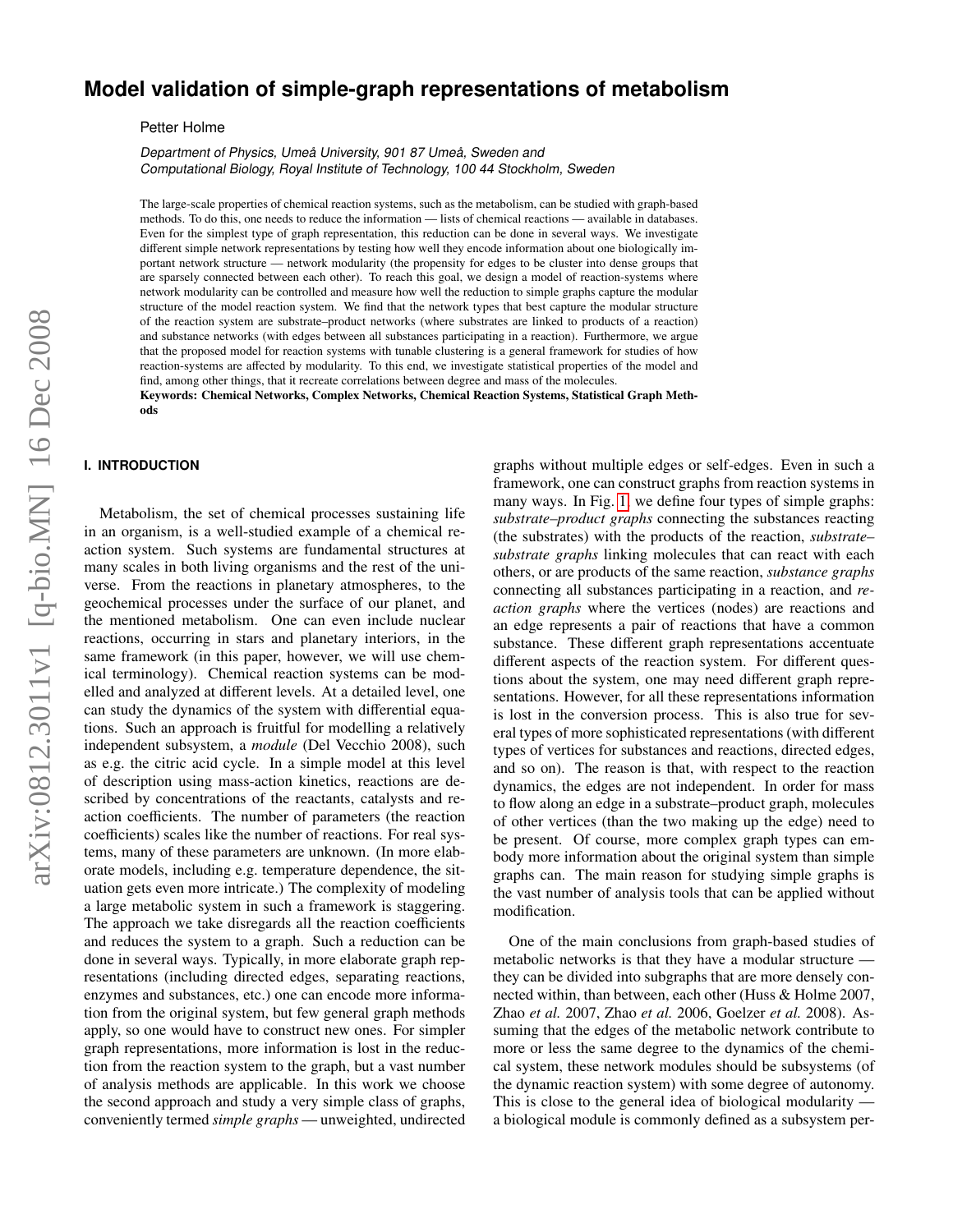

<span id="page-1-0"></span>FIG. 1 An illustration of different network representations derived from the two hypothetical reactions shown in (a). (b) shows a substrate–product network, (c) illustrates a substrate–substrate network, (d) represents a substance network (including both the substrate–product and substrate–substrate type edges), (e) shows a reaction network where the vertices are reactions connected if they have a substance in common.

forming some specific, rather well defined, biological function (Del Vecchio 2008, Han *et al.* 2004, Ihmels *et al.* 2002, Kitano 2004). One can of course think of modules of non-biological reaction systems as well. Biological modularity is a dynamic concept that lack a precise, general definition and the link between biological and network modularity is a vast research question, beyond the full scope of this paper. Nevertheless, to be able to group and categorize modules in a biologically relevant way is important for our understanding of the biological organizations, with implications from more applied issues (like drug design) to more fundamental (like evolution). One reasonable requirement for choosing a network representation is that they should preserve the network modularity as much as possible. In this paper, we will use this criterion, and a model of chemical reaction systems with a tunable network modularity, to investigate the above mentioned graph representations.

To outline the paper, we will start by defining the model for modular reaction systems, discuss how the network modules can be identified in simple graphs, and finally investigate how well the different graph representations can preserve the information about the modules as well as other statistical properties of the model.

## **II. DEFINITIONS AND MODEL**

## **A. The Model**

In this section, we present the model for modular chemical reaction systems mathematically. To do this we need to start by introducing a few notations. Let *X* be a set of *N atoms* (in case of nuclear reaction systems "atoms" would mean ele-



<span id="page-1-1"></span>FIG. 2 An illustration of the model. The circles represent atoms, grouped into molecules. Triangles represent reactions. Solid lines link substrates with reactions, while dashed lines indicate products. Numbers on the lines indicate the multiplicities  $\mu_i$  of the substances in the reactions. Starting from the configuration in (a), two molecules,  $s_1$  and  $s_2$  in (b), are picked at random. From these, two other molecules,  $p_1$  and  $p_2$  and multiplicities  $\mu_1$  and  $\mu_2$ , are generated in such a way that the mass is conserved in the reaction  $\mu_1 s_1 + \mu_2 s_2 \longrightarrow r_1 + r_2$ . Since  $p_2$  already is in the set of metabolites the resulting reaction system, from adding this reaction, looks like (c). An aspect of the model not illustrated here is that the algorithm favors products already present in the substance set. In the program we treat reactions as bidirectional, but the structure of the algorithm identical if they are directional.

mentary particles). A *molecule*  $\sigma \in \Sigma$  is a set of atoms and can be represented as a vector  $\sigma = (m_1(\sigma), \cdots, m_N(\sigma))$ .  $m_x(\sigma)$  is the multiplicity of atom  $x$  in the molecule. A reaction is a pair of sets of molecules (*S*, *P*), where *S* is called substrates and *P* products.  $M_S(\sigma)$  denotes the multiplicity of  $\sigma$  in *S*. A set of reactions is called a *reaction system*.

What are the constraints on the formation of chemical reaction systems? Arguably, the most fundamental restriction is law of *mass conservation*, stating that the multiplicities of all substances are the same in both *S* and  $P - M_S(\sigma) = M_P(\sigma)$ for all reactions and all  $\sigma \in \Sigma$ . This means that no atoms are lost, or created, during chemical reactions. A second important constraint of chemical reactions is the stability of molecules — even if, say, an  $O_4$ -molecule could form by two oxygen molecules colliding, it is such a transient state that it is meaningless to count as a member of a reaction system. A third major factor shaping the reaction systems of the real world is the reaction dynamics itself. The probability of a hypothetical reaction  $A + B \longrightarrow C + D$  does not only depend on the presence of A, B, C and D; it also depends on the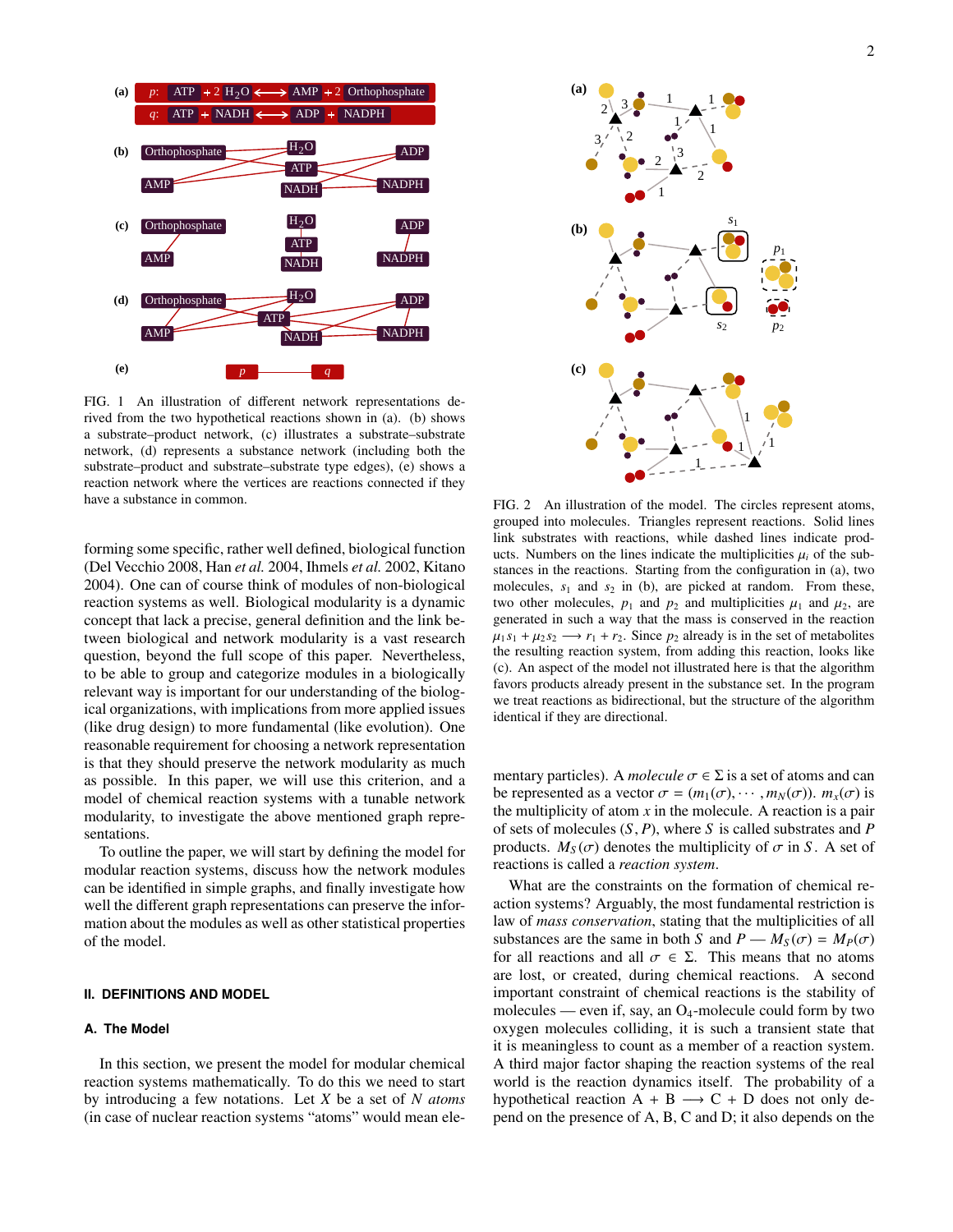free energy change of the reaction, and the presence of catalysts (or enzymes, in a biological context) or inhibitors that can lower, or raise, the activation barrier, and thus affect the probability of a reaction. Our model will obey mass conservation, but we will keep it on an abstract and general level and not map the atoms *X* to real atoms. Thus, the stability of molecules will not be an explicit factor in the model. In this study, reaction coefficients are not assigned to the reactions if needed, this could be done with an auxiliary model, maybe including correlations between the molecular mass and reaction coefficients. Furthermore, to keep the model as simple as possible we will not attempt to model other features than modularity, observed in reaction systems. One reason is that different kinds of reaction systems may have different network structure. Another reason is that some of these structures still are not completely characterized — the degree distribution, for example, is broad, but not strictly power-law (Holme & Huss 2008) (in fact, for the most common network representations, it is too broad to follow a power-law distribution). A third reason not to include other structure than network modularity is that it our model can easily be extended to include this.

To sketch the algorithm, let *N<sup>A</sup>* be the number of atoms in the system, let  $N_R$  be the number of reactions, let  $g$  be the number of groups (potential network modules). The algorithm starts by going through all groups adding  $\gamma N_R/g$  reactions within each group. After that, the remaining  $(1 - \gamma)N_R$ reactions are added to tie the different modules together. If the parameter  $\gamma$  is large (close to 1), many of the reactions will take place within a group, giving the group high network modularity. In the remainder of this section, we will describe the details of these reaction addition procedures.

Consider the group  $i$  ( $1 \le i \le g$ ). We assign the atoms  $(i - 1)N_A/g + 1, \cdots, iN_A/g$  to this group and, furthermore, add the  $N_A/g$  possible single-atom molecules to the set of *i*'s molecules  $\Sigma_i$ . After this, iterate the following  $\gamma N_R/g$  times:

- <span id="page-2-0"></span>1. Pick two random substances  $s_1$  and  $s_2$  from  $\Sigma_i$ .
- 2. Assign reaction multiplicities  $\mu_1$  and  $\mu_2$  to these (we choose  $s_1$  and  $s_2$  at random, with equal probability, from the interval  $[1, \cdots, \mu_{\text{max}}]$ ).
- 3. Now, construct two potential molecules  $p_1$  and  $p_2$  by, for each atom *x*, assign a random fraction of the sum of multiplicities  $\mu_1 m_x(s_1) + \mu_2 m_x(s_2)$  to  $p_1$  and the rest to *p*<sup>2</sup> (to assure mass conservation).
- <span id="page-2-1"></span>4. If  $p_1 \neq p_2, p_1, p_2 \in \Sigma_i$ , both  $p_1$  and  $p_2$  are different from *s*<sub>1</sub> and *s*<sub>2</sub>, and the reaction  $\mu_1 s_1 + \mu_2 s_2 \longleftrightarrow p_1 + p_2$  does not exist in the set of reactions of group *i R<sup>i</sup>* , then add this reaction to  $R_i$ . Otherwise go to step [1.](#page-2-0)
- 5. If the algorithm has been iterated to step [4](#page-2-1)  $n_{trial}$  times without the condition that  $p_1$  and  $p_2$  should be in  $\Sigma_i$  fulfilled, then make another iteration from step [1](#page-2-0) and add these molecules to  $\Sigma_i$  and the reaction  $\mu_1 s_1 + \mu_2 s_2 \longleftrightarrow$  $p_1 + p_2$  to  $R_i$ .

The purpose of the  $n_{trial}$  iterations is to control how dense a group is. The larger  $n<sub>trial</sub>$  is, the more reactions will each

molecule be involved in, i.e. the denser the group will be (as larger  $n_{trial}$  means that fewer molecules have to be added to  $\Sigma_i$ ). The reactions are assumed bidirectional, but this can trivially be changed to directed reactions. To avoid the reactions being too unbalanced with respect to mass, the  $\mu_{\text{max}}$  parameter should be rather low (one could also think of assigning multiplicities to the product side, but to keep the model as simple as possible we do not do this. We also require there to be exactly two molecular species in both *S* and *P*. This type of reaction is, by far the most common, making up 45% of all human metabolic reactions as studied in Holme & Huss (2008) (the second most common order is two substrates and three products, constituting 14% of the reactions) or 77% of the reactions in the Earth's atmosphere (Solé & Munteanu 2004). It is trivial to extend the model to sample reactions according to some distribution, empirical or not, of their order. An illustration of these steps (except the requirement that  $p_1$  and  $p_2$ ) should be in  $\Sigma_i$  to break the iterations) of the algorithm can be seen in Fig. [2.](#page-1-1)

To add the cross-group reactions, we do as the steps above, only that we (in step [1\)](#page-2-0) select substances from the entire set of present substances, not only within one group. Furthermore we skip step [4](#page-2-1) (as it will be very unlikely to find  $p_1$  and  $p_2$  in  $\Sigma$  in this case).

All in all, our model has six parameters: the number of groups *g*, the number of atoms *NA*, the number of reactions  $N_R$ , the fraction of reactions within the group  $\gamma$ , the maximum reaction multiplicity  $\mu_{\text{max}}$ , and the number of trials to find reactions connecting already existing substances  $n_{trial}$ .

# **B. Network modularity**

We will briefly mention how we calculate network modularity. For a more in-depth account, see Newman (2006). Consider a partition (division) of the vertex set into groups and let  $e_{ij}$  denote the fraction of edges between group *i* and *j*. The modularity of this partition is defined as

<span id="page-2-2"></span>
$$
Q = \sum_{i} \left[ e_{ii} - \left( \sum_{j} e_{ij} \right)^2 \right],
$$
 (1)

where the sum is over all groups of vertices. The term  $\left(\sum_j e_{ij}\right)^2$  is the expectation value of  $e_{ii}$  in a random multigraph. A prototype measure for the modularity  $\hat{Q}(G)$  of a graph *G* is *Q* maximized over all partitions, of all sizes. For metabolic networks, it is a standard practice to regard degrees as intrinsic properties of the vertices, and therefore measure network structure against a null-model  $G(G)$  — random graphs with the (only) constraint that the set of degrees is the same as in *G*. We also do this, and take

$$
\Delta(G) = \hat{Q}(G) - \langle \hat{Q}(G') \rangle_{G' \in \mathcal{G}(G)},\tag{2}
$$

where angular brackets denote average over  $G(G)$ , as our measure of network modularity (Holme & Huss 2006). We use a random rewiring of the original graph to sample  $G(G)$  (Maslov & Sneppen 2002), and the heuristics proposed in Newman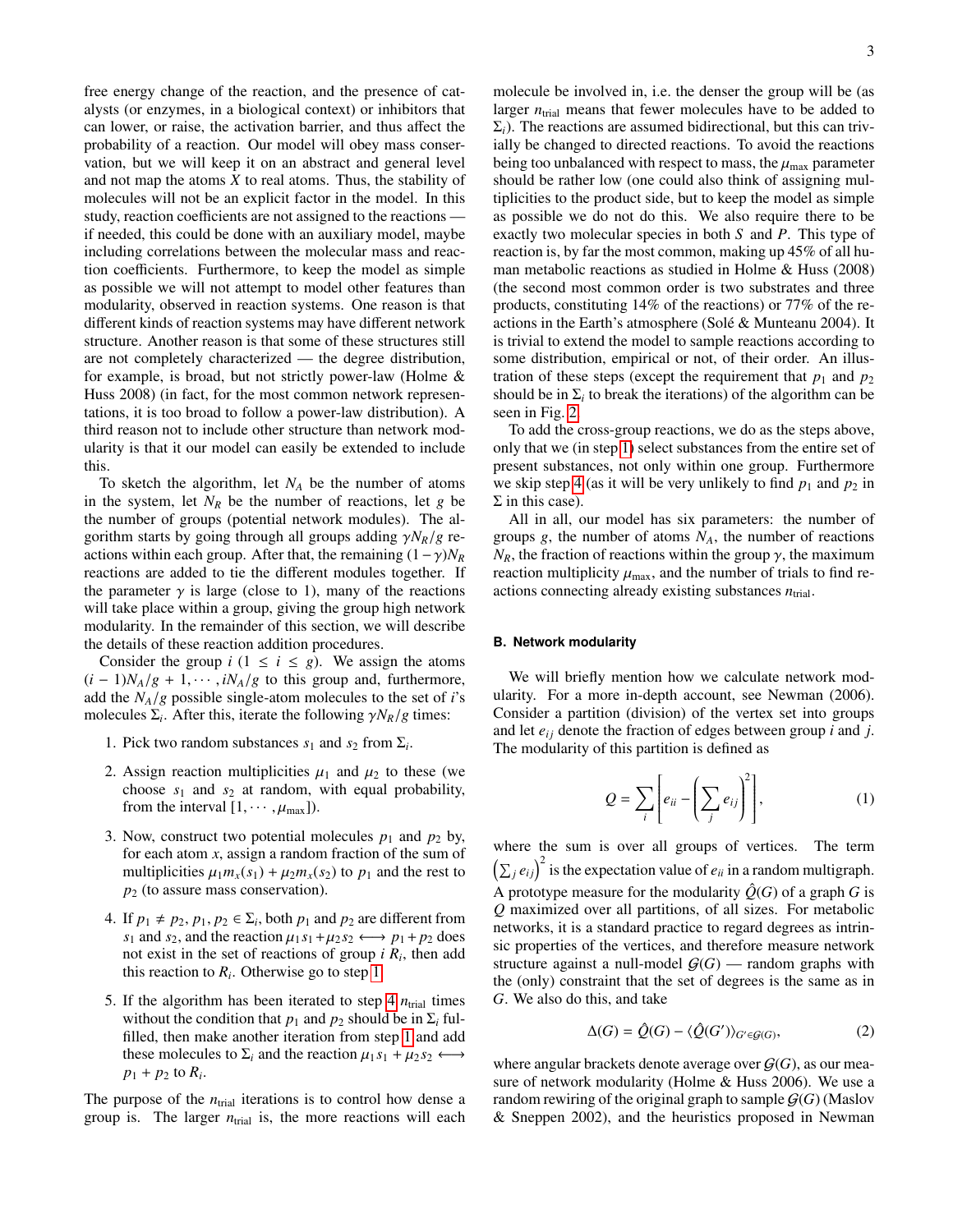(2006) to calculate  $\hat{Q}$ . We note that it is notoriously difficult to compare modularity of networks of different sizes (Kumpula *et al.* 2007), but, in this case, when the networks come from a series from the same network being continuously reduced, this can at most shift the peak of maximum ∆ marginally (Holme & Huss 2006).

We note that there are several other ways, apart from maximizing Eq. [1,](#page-2-2) of dividing networks into clusters. We mention the spectral methods starting from Pothen *et al.* (1990), and information-theory approaches, for instance, Rosvall & Bergstrom (2007) and Ziv *et al.* (2005), asking how the graph can best be represented as a coarse-grained graph where vertices are the clusters of the original graph in such a way that as little information as possible is lost in the process. (For even more graph clustering methods, see the references of Newman, 2006, and Rosvall & Bergstrom, 2007.) The benefit of *Q*-maximization, as we see it, is that it is close to the notion of clusters being densely connected within and sparsely connected between each others. A cluster identified with this algorithm as the property that it cannot be divided in any way that would increase the *Q*-modularity. This give the somewhat peculiar feature that very sparse regions of the graph can be considered a cluster even if they are fragmented. For most real-world networks such regions are small and so is this effect. One common way of validating these clustering schemes is to start from a network of a number of separated cliques (fully connected subgraphs), rewire a fraction *f* of the edges and measure the overlap between the detected clusters and the original cliques (Girvan & Newman, 2002). Many of the proposed network clustering methods perform well in this test, which also mean they are likely to perform quite similar for the purpose of this work.

In metabolic networks, it is a common practice to delete currency metabolites — abundant substances with a high degree that tie together modules and thereby blur the modular network structure (Huss & Holme 2007, Holme & Huss 2008). In our model, the new vertices introduced with the inter-module reactions do blur the modular structure, but they do not have particularly high degrees. To keep the analysis of the model simple, we do not include currency-metabolite identification.

## **III. NUMERICAL RESULTS**

## **A. An example output**

In Fig. [3\(](#page-4-0)a), we display an example output of our algorithm, represented as a bipartite network where edges connect reactions (triangles) with the substances (circles or squares). The parameter  $\gamma$  controlling the network modularity ( $\gamma = 0.90$ ) is rather high, giving a visually clear modular structure. The additional molecules introduced during the addition of intermodule reactions are indicated by squares. Fig. [3\(](#page-4-0)b) shows the resulting substance network. The modular structure of the bipartite representation in Fig. [3\(](#page-4-0)a) seems to be retained. From this substrate network, we run an algorithm detecting network modules (Newman 2006). This algorithm finds as many clusters as the original network, but misclassifies ∼ 2% of the vertices (the additional vertices for the inter-module reactions are not counted), see Fig. [3\(](#page-4-0)c). In Fig. [3\(](#page-4-0)d) we display the output from running the modularity detection algorithm on the reaction network and assigning the identity of a module (in the set of reactions) to all vertices participating in this reaction. In metabolic databases, one metabolite can be assigned many functions; in the spirit of such multifunctionality, this kind of categorization might seem reasonable. (Note that the underlying network displayed in Fig. [3\(](#page-4-0)d) is, for comparison, the same as the substrate network of panels (b) and (c).)

## **B. Network modularity**

 $\gamma$  is the model parameter intended for tuning the network modularity of the reaction system. It is, therefore, highly desirable that the relative modularity ∆ should be a monotonous function of  $\gamma$  for sensible network representations and param-eter values. In Fig. [4\(](#page-5-0)a) we plot  $\Delta$  as a function of  $\gamma$  for all types of networks discussed, and find such a monotonous relationship. Preferably, one would like the derived networks to span a large range of ∆-values. All three types of networks where the vertices are substances perform comparatively well in this respect, whereas the reaction network seems a little worse (even if the actual ∆-values are a larger).

When we tune  $\gamma$ , we keep size of the reaction system the number of reactions and their order (number of substrates and products) — constant. However, the size of the derived network can be  $\gamma$ -dependent, which complicates the analysis of the network modularity a little. As seen in Fig. [4\(](#page-5-0)b) and (c), except the reaction network, the networks get smaller and denser as  $\gamma$  is increased. The reaction network has (by construction)  $N_R$  vertices constantly. Even if  $\Delta = 0$  represents a neutral modularity with respect to the null model, one needs to be careful when comparing ∆ for networks of different sizes and average degrees. In Fig. [4\(](#page-5-0)d) we plot the two terms,  $\hat{Q}(G)$ (the maximal modularity of the network) and  $\langle \hat{Q}(G') \rangle_{G' \in \mathcal{G}(G)}$ (the average maximal modularity of  $G(G)$ ), subtracted in the definition of ∆ for the substance networks. The decrease of the second term as a function of  $\gamma$  means that smaller and denser networks have lower network modularity  $\hat{Q}$ . If this were true for the networks derived from our reaction-system model too; then, if we choose the size of the reaction system such that the size and average degree of the derived networks are independent of  $\gamma$ , then the trend of growing  $\hat{Q}$ <sup></sup> would be even stronger. This indicates that  $\gamma$  works as a tuning parameter for network modularity (in the substance network) whether one keeps the size of the original reaction-system or the derived networks fixed. The same conclusion can be drawn for all the other three types of networks.

# **C. Module predictability**

As mentioned above, when  $\gamma$  is large, and the network is reasonably small, one can spot the modules by inspection, like in Fig. [3\(](#page-4-0)a). By applying a network-clustering method one can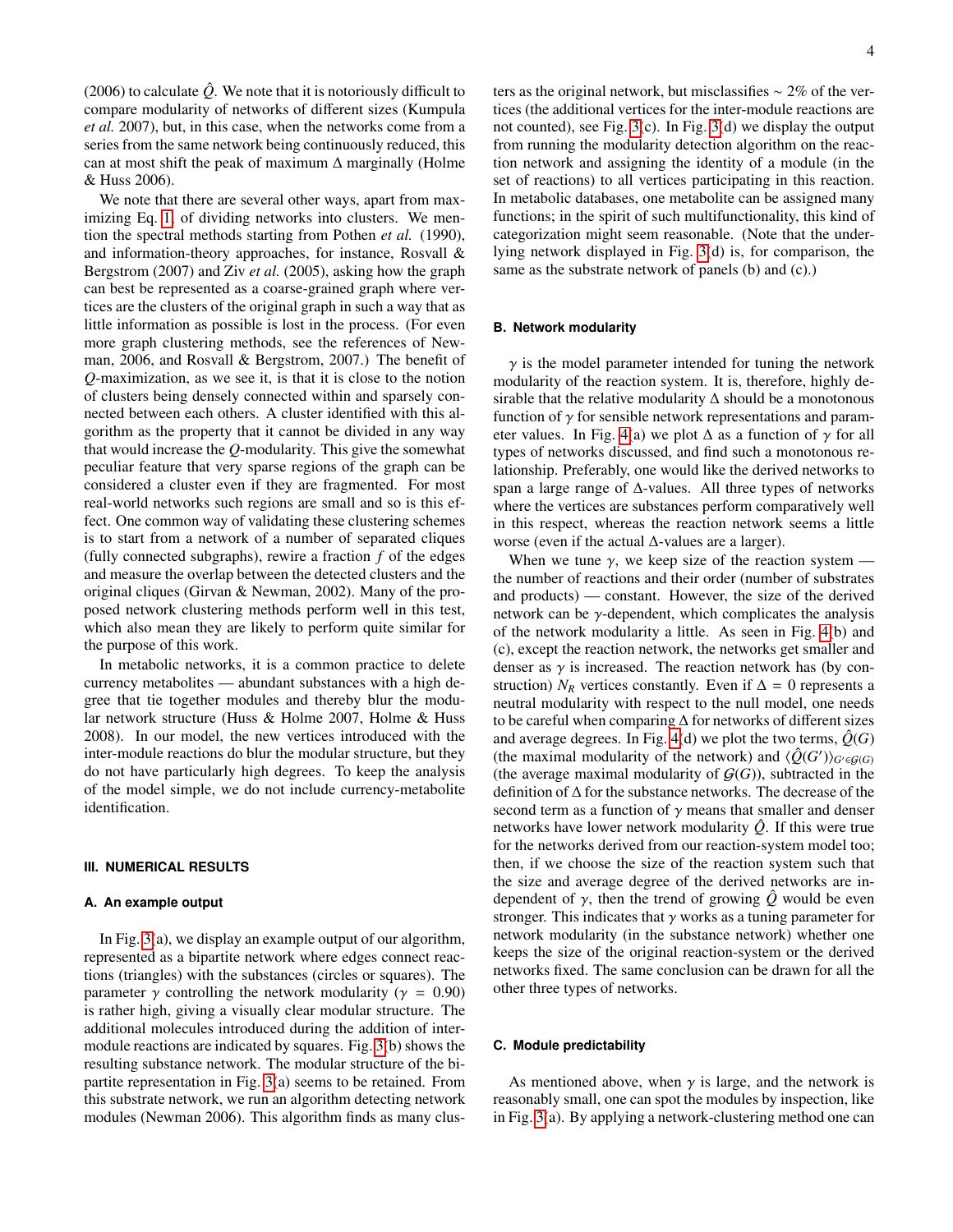

<span id="page-4-0"></span>FIG. 3 An example of a network realization with model parameters  $g = 8$ ,  $N_A = 32$ ,  $N_R = 175$ ,  $\gamma = 0.9$ ,  $\mu_{\text{max}} = 4$  and  $n_{\text{trial}} = 20$ . (a) shows a representation of the reaction system as a bipartite network where one edge type represents reactions and the other type represents chemical substances. (b) shows the corresponding substance network. Different colors represent different groups in the construction algorithm. Vertices created in the addition of a fraction  $\gamma$  of long-range reactions are symbolized by squares. (c) shows the modules detected from the substance network in (b). (d) shows the modules identified by first running the network-clustering algorithm on the reaction network, then assigning the same cluster identity to all vertices taking part in a reaction of a specific network cluster. In this case one vertex may belong to several network clusters. The underlying (white) network in (d) is, for comparison, the same as in (c).

then recover the group structure as in Fig. [3\(](#page-4-0)c). One desirable property of a network representation of a reaction system is that this procedure is accurate. In other words, the original, modular structure should be recovered reasonably well by the clustering algorithm in the presence of the noise created by the inter-group reactions. We measure this noise-tolerance of the network representations, or module predictability (to stress another angle of the issue), by the fraction of overlapping group identities in the best matching between the original group identities, and the identities detected by the clustering algorithm. In other words, let  $x_i$  be vertex *i*'s group in the original reaction-system construction  $(x_i \in [1, \dots, g])$ and  $y_i$  be vertex *i*'s identity from the graph clustering algorithm  $(y_i \in [1, \dots, h], h$  is the number of detected groups). Then choose a labeling of the graph-clustering groups such that each group has a unique number in the interval  $[1, \cdots, h]$ , and that the number  $n_{match}$  of vertices *i* with  $x_i = y_i$  is as large as possible. Then we define the *predictability*  $\lambda = n_{\text{match}}/n_g$ , where  $n_g$  is the number of vertices except the vertices introduced while adding inter-module reactions. We calculate  $n_{\text{match}}$  by a simple heuristic:

- <span id="page-4-2"></span>1. Start with a random labeling of the groups.
- <span id="page-4-1"></span>2. Select a pair of group labels.
- <span id="page-4-3"></span>3. If *n*match does not decrease if these labels are swapped, then swap them.
- 4. If no improvement has been made during the last  $n_{\text{ren}}$ steps, go to step [2.](#page-4-1)
- 5. Start over from step [1](#page-4-2) with a new random seed unless a new highest  $n_{\text{match}}$  has been found in step [4](#page-4-3) the last  $N_{\text{rep}}$ time steps.

For our small system (*h* is rarely larger than 20), choosing  $N_{\text{rep}}$  and  $n_{\text{rep}}$  between 100 and 10<sup>4</sup> gives the same results. In Fig. [5](#page-5-1) we display the result for the three network types with vertices being chemical substances (we do not include the reaction network, although that could, with a few additional assumptions, also be done). The matching is closest for the substrate–product and substance networks. This observation is in line with the conclusions of a study of metabolic networks (Holme & Huss 2008) where these networks gave the most plausible set of currency metabolites and best functional overlap. Finally, we note that one major factor in the decrease of  $\lambda$  as  $\gamma$  is lowered from one, is that the networkclustering algorithm identifies too many groups (going up to more than twice the value of *g*). It might be the case that another network-clustering method, being more restrictive in the number of detected molecules, can give higher  $\lambda$ -values. In other words, the information of the original graph structure might decay slower with decreasing  $\gamma$  than indicated by Fig. [5.](#page-5-1)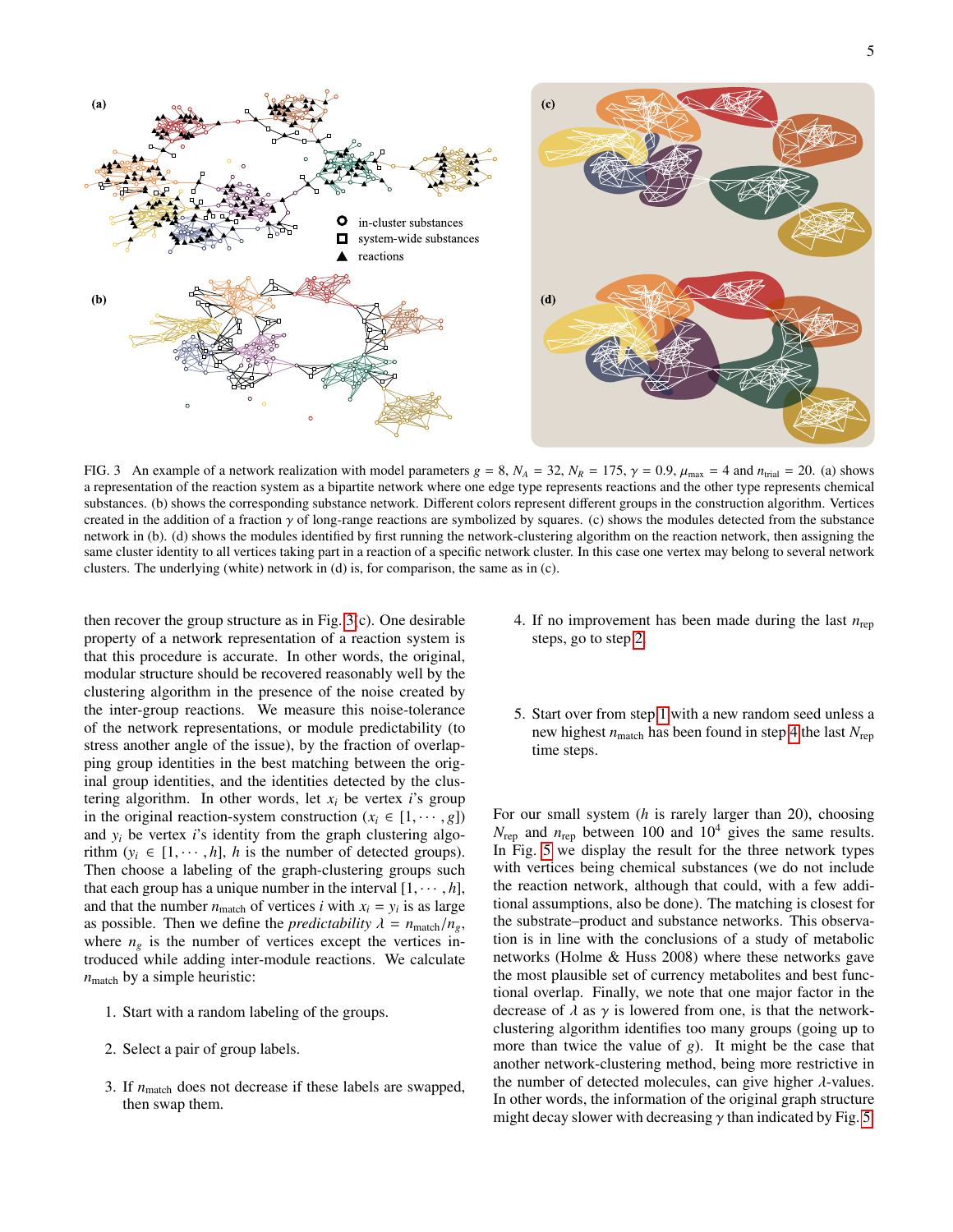

<span id="page-5-0"></span>FIG. 4 Statistics of the model as a function of the parameter  $\gamma$ . The other model parameter values are  $g = 10$ ,  $N_A = 50$ ,  $N_R = 500$ ,  $\mu_{\text{max}}$  = 4 and  $n_{\text{trial}}$  = 100. The points are averaged over 100 network realizations. Standard errors are smaller than the symbols, and therefore not shown. (a) shows the relative modularity ∆ of the networks as a function of  $\gamma$ . (b) shows the average number of molecular species for substrate–product networks (the number is, by construction, the same for substrate–substrate and substance networks), while it is exactly  $N_R$  for reaction networks. (c) shows the average degree and (d) displays the two different terms in the calculation of ∆ for the substance networks.



<span id="page-5-1"></span>FIG. 5 The predictability  $\lambda$  as a function of  $\gamma$ .  $\lambda$  is the fraction of correctly predicted group identities in matchings between the original group identities in the algorithm and the clusters identified by a network-clustering algorithm and the original groups in the network constructions. The parameter values are the same as in Fig. [4.](#page-5-0)

#### **D. The relation between molecular mass and degree**

As a final analysis of the reaction-system model we include our explicit representation of atoms. One situation where this aspect of our model can prove useful is to explain the relation between molecular mass and degree. In Fig. [6\(](#page-5-2)a) we plot the degree as a function of molecular mass for human metabolic



<span id="page-5-2"></span>FIG. 6 Correlation between molecular weight and degree in networks derived from real and model reaction systems. The points are averages for logarithmic bins. (a) shows the data from the human metabolic network from the KEGG database. (b) shows the corresponding plot for our model. The mass of all atoms are set to unity in this case (so mass is just a count of the number of atoms constituting the molecule). In this figure  $\gamma = 0.94$  and the points are averages over 20 networks. Other parameter values are the same as in Fig. [4.](#page-5-0)

data from the KEGG database (same data as used in Holme & Huss 2008). There is a decaying trend in this relationship (not clear enough to talk of a scaling law, but anyway). In Fig. [6\(](#page-5-2)b) we show the corresponding plot for our model reaction system (all network representations except the reaction networks, since the mass of a reaction is somewhat hard to define). For our model, we assume all molecules have the same weight. Neither the degree, nor the mass have such large ranges of values in the model network as in the real network. The functional form of the model curves is not matching the empirical curves; however, there is however a clear trend of decay in this data as well. Possibly, the stoichiometric constraints of the model are enough to explain this correlation in real reaction systems. More work is needed to confirm this conjecture; we leave it as a speculation in this paper.

# **IV. DISCUSSION AND CONCLUSIONS**

We have investigated four types of network representations of chemical reaction systems. Of these, substrate–product and substance networks are the ones that encode the information about the modularity best. This is in line with observations that these two network representations are the ones that best capture the functional organization of metabolism (Holme & Huss 2008). To reach this conclusion, we presented a scheme